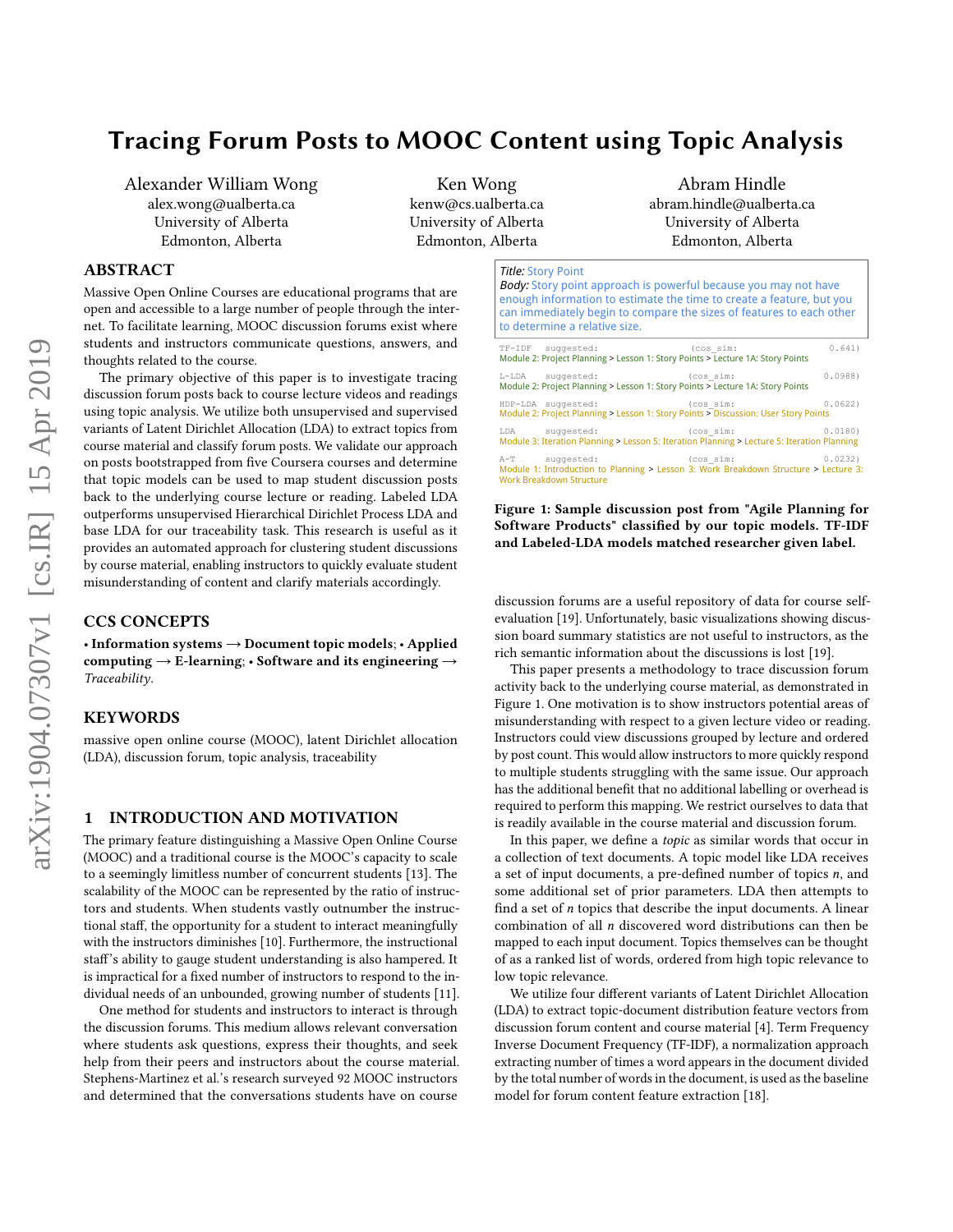We compare the effectiveness of unsupervised LDA approaches with labeled extensions of LDA for discussion traceability. For labels, we utilize the defined course module, lesson, and item headings already associated with each course document. Author Topic models train on text with associated authors, enabling association of extracted topics to the individuals that wrote the document [\[17\]](#page-5-6). Labeled LDA trains on text with a set of tags, which enables inferring word association to the defined tags that exist within the input corpus [\[14\]](#page-5-7). Our study aims to answer the following research questions:

- RQ1: Are course materials an appropriate corpus for training discussion forum evaluating topic models?
- RQ2: Are topic extraction models useful in tracing discussion forum conversations back to MOOC content?
- RQ3: Do supervised topic models outperform unsupervised topic models in tracing and classifying forum activity?

# 2 METHODOLOGY

We first relate MOOC discussion forum posts to topics extracted from MOOC course content. Afterwards, we evaluate if topic mapping vectors are appropriate features to use for discussions and course material traceability.

Our methodology is to extract course material from the Coursera platform and convert the unstructured text into a natural language processing (NLP) ready format. Then we perform topic analysis using unsupervised LDA, unsupervised HDP-LDA, supervised Author-Topic models, and Labeled LDA. We perform topic model inference on discussion posts. A post is given weights indicating topic contributions to the post. We compare our topic models to our baseline TF-IDF model to determine the utility of topic extraction models to create features from discussion posts and course material. Finally, we present our results and analysis.

#### 2.1 Data Mining Coursera

Coursera is an online learning platform that allows universities and other organizations to offer MOOCs, specializations, and degrees. A MOOC can be versioned by branches or be composed of a single branch. Figure [2](#page-1-0) shows the structure of course material within a branch. A branch is composed of modules, which are groups of lessons intended to encompass a week's worth of material. A lesson is a more focused group containing items on a specific subject matter. An item is the smallest document for Coursera MOOCs. Items are used to encapsulate specific lecture videos, readings, quizzes, or assignments.

Multiple forums may exist for a single course. The forums are curated by the instructional staff and exist to tailor discussion to a general domain. Common course forum titles include "Introductions", "General Course Discussion", and "Technical Issues". When interacting with the forums, students are limited to either posting Questions or Answers. Questions are top level discussion entities that exist immediately underneath a forum, usually seeking subject matter clarification and help. Answers are replies to Questions and typically contain hints and guidance for the related question. In our study, we did not distinguish between the forums a user posted in or the type of discussion.

<span id="page-1-1"></span>

| Coursera Course Name              | Num.<br>Modules | Num.<br>Lessons | Num.<br>Items |
|-----------------------------------|-----------------|-----------------|---------------|
| Agile Planning for Software Prod. | 4               | 20              | 38            |
| Client Needs and Software Reqs.   | 4               | 21              | 42            |
| Design Patterns                   | 4               | 9               | 37            |
| Introduction to SPM               | 3               | 19              | 30            |
| <b>Object Oriented Design</b>     | 4               | 15              | 43            |

Table 1: Five analyzed Coursera courses and corresponding number of extracted modules, lessons, and items.

<span id="page-1-0"></span>

Figure 2: Course material consists of modules, lessons, and items. Topics infer discussion board activity. Topics have a many-to-many relationship to course material.

Only the most recent, active branch was evaluated for each course. We extracted the hierarchical structure for each course, adding lecture video subtitles and readings to our available corpus. Unstructured text from quizzes and assignments were ignored due to limitations arising from converting interactive student experiences into static documents. All mined textual data was preprocessed by stripping XML tags (characters encapsulated by "<", and ">"), punctuation, consecutive white-spaces, numeric digits(0 to 9), stop words ("this", "and", "the", etc.), and words less than three characters in length. The remaining words were then porterstemmed to their root form (removal of "-ing", "-s", "-ed", "-ly", etc.).

The hierarchical structure of the course was obtained through privileged access to course material by course administrators. The raw document information, such as lecture video subtitles and readings, was mined through polling the Coursera On-Demand API endpoint as an authenticated user enrolled in all of the relevant courses. Figure [2](#page-1-0) shows the scope of our data model for our research.

We performed supervised and unsupervised topic extraction on five MOOCs run on the Coursera platform, described in Table [1.](#page-1-1) All courses studied were related to Computer Science and Software Engineering. After pre-processing the course material, we obtained 190 documents, with 8,805 unique stemmed word stubs. The average document contained 158 word stubs. An example of the document structure and label hierarchy can be found in Figure [3.](#page-2-0)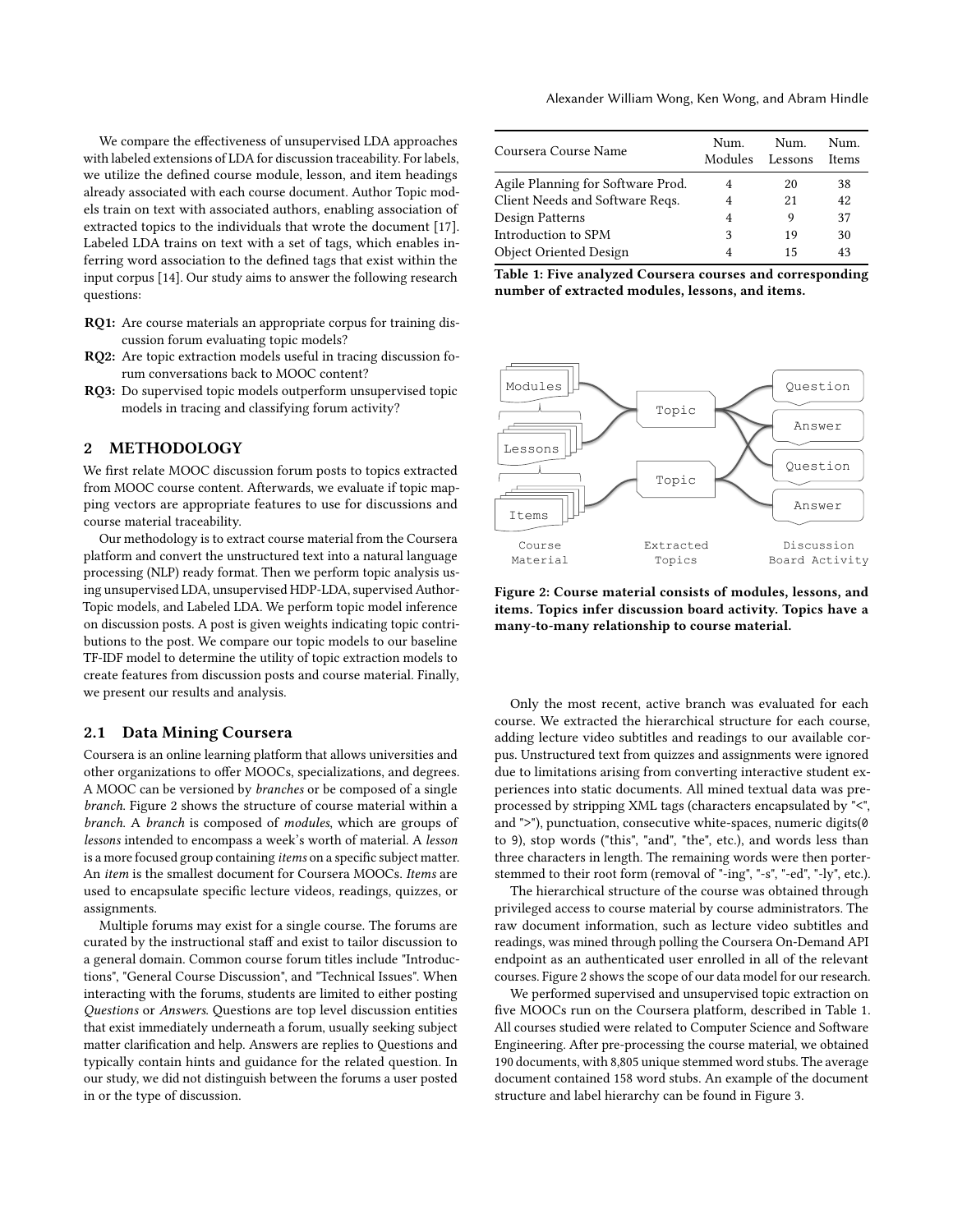#### Tracing Forum Posts to MOOC Content using Topic Analysis

<span id="page-2-0"></span>

Figure 3: Two documents (D) from "Agile Planning for Software Products" with corresponding labels (M, L, I).

## 2.2 Topic Analysis Approaches

Topics were extracted from the course content material using unsupervised and supervised LDA. New models were trained for each course.

We used the gensim@3.7.1 implementation of LDA, Hierarchical Dirichlet Process LDA (HDP-LDA) and Author-Topic model [\[16\]](#page-5-8). To form our unsupervised set of topics, we used both LDA and HDP-LDA. All LDA parameters were set as the library provided defaults (num\_topics = 100,  $\alpha$  = 0.01,  $\beta$  = 0.001). HDP-LDA addresses one shortcoming of traditional LDA by using a Dirichlet process to capture the number of topics, rather than defining the number of topics a priori [\[21\]](#page-5-9). We ran HDP-LDA with the default configuration provided by the library ( $\kappa = 1$ ,  $\tau = 64$ ,  $K = 15$ ,  $T = 150$ ,  $\alpha = 0.01, \gamma = 1, \eta = 0.01$ .

The Author-Topic model, an extension of base LDA, was introduced by [Rosen-Zvi et al.](#page-5-6) to correlate documents with authorship information to provide more details on the subject knowledge of the given author [\[17\]](#page-5-6). The Author component of the Author-Topic model is classically represented by labeling an existing corpus of documents with the author(s) of the document. However, we modified the standard usage and replaced Author with modules, lessons, and items. The underlying assumption was course subject knowledge labeled by subject headings could be analogous to course content labeled by the content author. The parameter choices for the Author-Topic model was left as the library provided defaults (num\_topics = 100,  $\alpha$  = 0, 01,  $\beta$  = 0.001).

Additional topic analysis using Labeled LDA was run. Unlike Author-Topic models, Labeled LDA outputs topics constrained to the labels defined in the corpus [\[14\]](#page-5-7). Classical applications of Labeled LDA are analyzing tagged blog entries, where a given blog may have multiple associated tags. We extend an existing implementation of Labeled LDA found on GitHub, with slight modification for topic inference without training  $1$ . Our parameter choices for Labeled LDA are  $\alpha = 0.01$ , beta = 0.001, with 50 iterations. The differences between the four studied models are defined in Table [2.](#page-2-2) We use the module, lesson, and item names as labels for our Author-Topic and Labeled LDA approaches.

#### 2.3 Relating Topics to Discussion Activity

To derive a relationship between discussion forum activity and the course material, we used our trained topic models to infer topic distribution of the discussion form posts. We inferred the

<span id="page-2-2"></span>

| Model                       | Labels         | Feature Characteristic                                    | Vector Size          |
|-----------------------------|----------------|-----------------------------------------------------------|----------------------|
| TF-IDF                      | False          | # unique words/all words                                  | # words              |
| LDA<br>HDP-LDA              | False<br>False | topics: bounded, latent<br>topics: unbounded, latent      | set 100<br>cap $150$ |
| Author-Topic<br>Labeled LDA | True<br>True   | topics: label distributed<br>topics: restricted to labels | set 100<br># labels  |
|                             |                |                                                           |                      |

Table 2: Comparison of the baseline and four different topic analysis models used in our study.

relationship between the word distribution within the discussion post and the word distribution within the topic. We applied the same pre-processing step from the course material on the discussion forum activity. We removed tags, punctuation, consecutive whitespace, numbers, stop words, and words less than three characters in length before stemming all remaining words to their root word.

LDA inference takes as input a set of documents and estimates the topic weight distribution for each document. Because LDA inference does not modify the existing model and no learning occurs, we performed inference using only the subset of words in the discussion entity that have appeared in our course material vocabulary. No out of vocabulary tokens are used for evaluation. These discussion questions and answers were related to pre-existing topics extracted from the course material.

<span id="page-2-3"></span>Cosine Distance = 
$$
1 - \frac{A \cdot B}{||A||_2 ||B||_2}
$$
 (1)

 $\text{[A||2||B||2}$   $\text{[A||2||B||2}$   $\text{[Cone Distance]} = \frac{1}{2}$ to suggest that lecture as a likely candidate for the post. Specifically, the document-topic vector of the discussion post is compared with the document-topic vector of the course item. To determine topic similarity, we used cosine distance as defined in Equation [1.](#page-2-3) The cosine distance function returns a floating value between 0 and 1. As the cosine distance approaches 1, the two elements are more distinct. The two elements are more similar as the cosine distance approaches 0. We choose cosine distance as our measurement due to its success in prior literature in ranking topically-similar documents [\[2\]](#page-5-10).

#### 2.4 Evaluating Discussion Classification

To determine the effectiveness of our models in tracing discussion forum text back to the underlying course content, we randomly sampled from the discussion activity and manually assigned the discussion to the underlying course item. Posts were queried for manual labelling using sqlite "ORDER BY RANDOM()". Only the primary author labeled the discussion posts. Discussion posts were assigned a module, lesson, and item name. Labelling the discussion posts was challenging as there were many discussions that did not have a clear mapping to one course item. Discussion posts that were blatantly off topic were excluded from topic model traceability evaluation, using the researcher's judgment. We evaluated our models on 100 manually classified posts for each of the 7 courses.

<span id="page-2-4"></span>Mean Reciprocal Rank = 
$$
\frac{1}{|Q|} \sum_{i=1}^{|Q|} \frac{1}{\text{rank}_i}
$$
 (2)

<span id="page-2-1"></span><sup>1</sup>Labeled LDA in Python.<https://github.com/fann1993814/llda>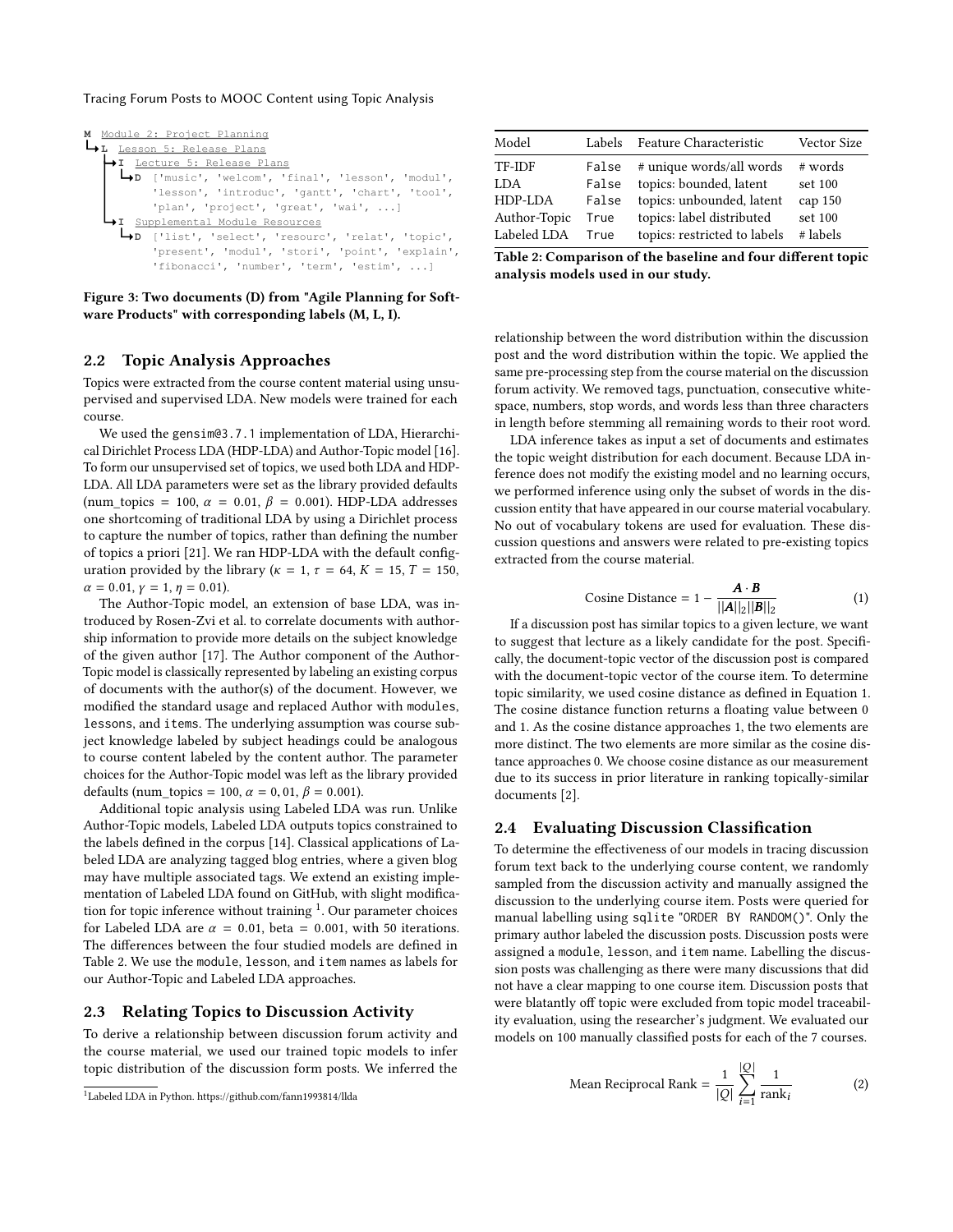Alexander William Wong, Ken Wong, and Abram Hindle

<span id="page-3-0"></span>

# Figure 4: Reciprocal rank violin plot for "Agile Planning for Software Products". Horizontal line indicates model MRR.

We evaluated each model-provided forum post ordering with our manually labeled discussion data using mean reciprocal rank (MRR), as shown in Equation [2.](#page-2-4) Given a sample number of queries Q, we return the multiplicative inverse of the rank for the correct answer. For example, if a model ranked a discussion question with our value in the first place, the MRR would be 1. Second and third place would be  $\frac{1}{2}$  and  $\frac{1}{3}$  respectively.

To evaluate performance we produced test sets (not training sets) by bootstrapping 1000 samples from 100 discussion-material document pairs that we had manually labeled for each of the five courses. We bootstrap in order to provide a better estimate of performance based on limited manual labelling and sampling.

# 2.5 Qualitative Course Vocabulary Evaluation

To help answer the first research question, we summarized the underlying themes of manually labeled off-topic discussions in the course context. We looked at the vocabulary intersection of words used by students with words used in the lecture videos and readings. Given common words used by students that did not appear in the course material, we used our judgment to explain the recurring off-topic themes that did not map cleanly back to course material.

#### 3 RESULTS

The calculated MRRs derived from our analyzed courses are shown in Table [3.](#page-4-0) The baseline TF-IDF model outperforms topic models in all courses except for "Introduction to Software Product Management". The least effective model for discussion forum traceability was the Author-Topic model, as it had the lowest MRR for four of the five courses.

A sample violin plot for one of our courses is shown in Figure [4.](#page-3-0) With the MRR closest to 1, the plot indicates that TF-IDF is the most accurate model for tracing discussion posts back to relevant course material. Labeled LDA, HDP-LDA, and base LDA have MRRs around 0.4, meaning that the correct output is frequently ranked as the second or third place in the output.

#### 3.1 Course Vocabulary Applicability to Forums

We looked at the frequently occurring words used by students that were not encompassed within our course vocabulary. Within "Agile Planning for Software Products", these common words included:

peer, coursera, thank, gykcv, rntxi, submiss, ukr, submit, upload, kindli, gui, dev, lectur, regard, bug, request, happi, amazonaw, pdf

The five courses that were analyzed in our study contained peer assessments. Other students were required to evaluate student submitted assignments. The majority of discussion forum posts were requests to trade peer assessment grading. These types of posts could still be mapped back to course material manually, as assignment grading requests usually included plain text urls containing the associated module and lesson.

Other student discussion posts often included clarifications about lecture videos and readings, and applicability of course learned material on real world scenarios. Many students expressed their fondness for the Agile methodology and gave concrete examples of their experiences with Agile after introducing the approach in their workplace and daily lives. These two types of posts could also be mapped to relevant course lecture videos and readings, as there were clearly defined terminology used that gave appropriate context for their conversation.

Students also created many posts where they introduced themselves to the other members of the course. These types of posts were manually labelled as off topic, as no course material existed for individual student introductions.

RQ1: For peer assessment requests and lecture video & readings discussion, course material derived vocabulary was adequate for performing our traceability task.

# 3.2 Topic Model Utility in Forum Traceability

We compared the MRRs of our models with random chance using the Wilcoxon Rank Sum Test with Continuity Correction. Across all of the five courses, our trained topic models outperform random mapping with a p-value  $\lt 2.2 * 10^{-16}$ .<br>Topic models are less effective than

Topic models are less effective than the baseline TF-IDF model, however the correctly labeled output is still consistently within the top three ranks for the LDA, HDP-LDA, and Labelled LDA models. Author-Topic models performed the worst of all models, where the appropriate label was usually ranked ten places lower.

Our result suggests that overall, topic models are a promising candidate for generating features from discussion forum activity which allow mapping back to the course material.

RQ2: Topic models outperform randomly mapping discussion posts to course material. This suggests that topic models are an effective candidate for traceability analysis.

# 3.3 Supervised vs. Unsupervised Topic Models

To validate the effectiveness of supervised versus unsupervised topic models, we compared the Labeled LDA MRRs with the LDA and HDP-LDA models. We ignored comparison tests using Author-Topic models due to their relatively poor performance.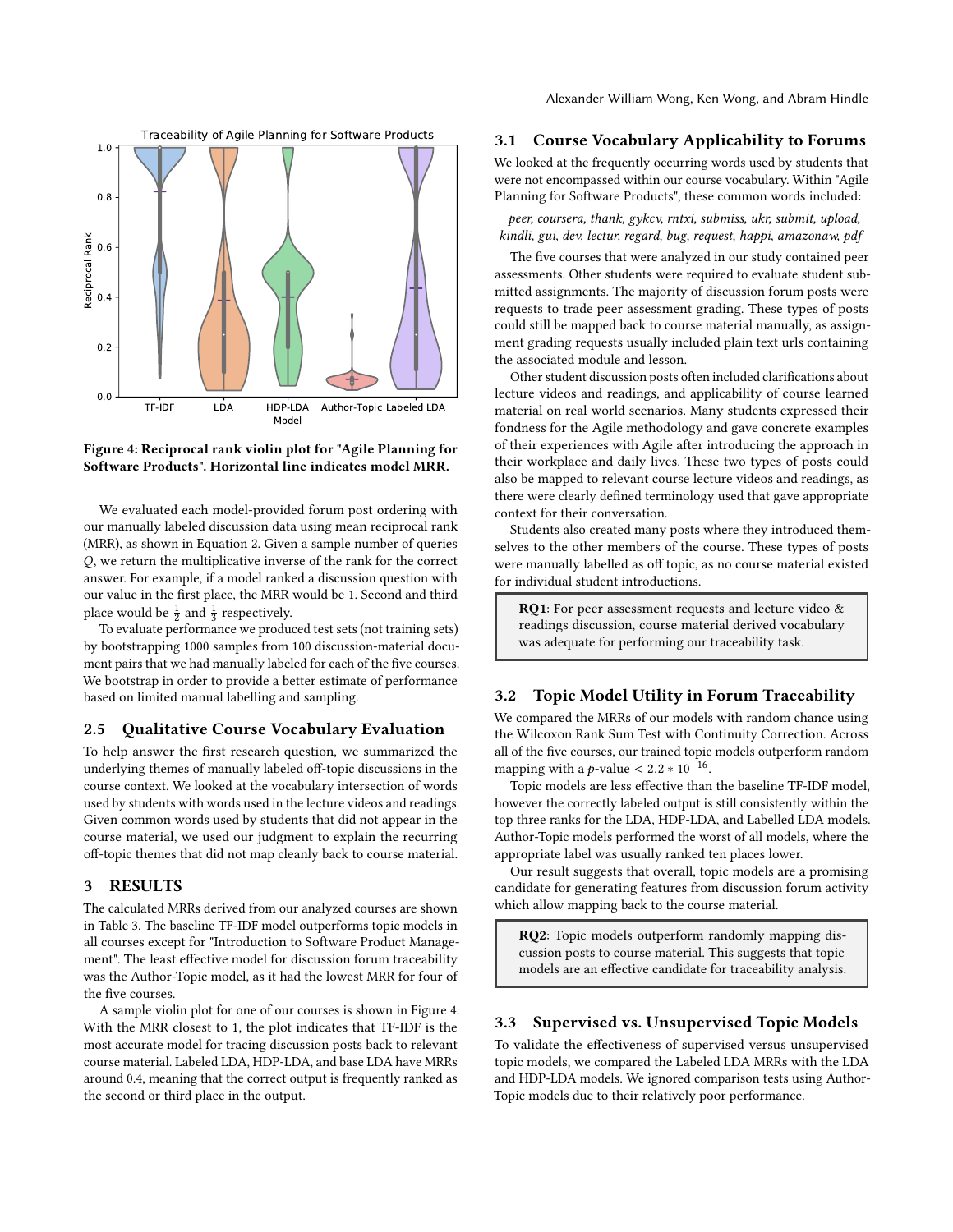Tracing Forum Posts to MOOC Content using Topic Analysis

<span id="page-4-0"></span>

|                                             | TF-IDF | LDA   | HDP-LDA | Author-Topic | Labeled LDA |
|---------------------------------------------|--------|-------|---------|--------------|-------------|
| Agile Planning for Software Products        | 0.824  | 0.388 | 0.400   | 0.072        | 0.436       |
| Client Needs and Software Requirements      | 0.654  | 0.163 | 0.478   | 0.362        | 0.246       |
| Design Patterns                             | 0.654  | 0.266 | 0.173   | 0.066        | 0.390       |
| Introduction to Software Product Management | 0.187  | 0.077 | 0.172   | 0.050        | 0.217       |
| Object Oriented Design                      | 0.927  | 0.400 | 0.292   | 0.087        | 0.432       |
| All Courses Combined                        | 0.649  | 0.259 | 0.303   | 0.127        | 0.344       |

Table 3: Bootstrapped mean reciprocal ranks for the baseline and topic models on our courses. Best values are bolded.

<span id="page-4-1"></span>

| Comparison                                               | W       | $p$ -value        |
|----------------------------------------------------------|---------|-------------------|
| Labeled LDA. LDA                                         | 6478600 | $2.2 * 10^{-16}$  |
| Labeled LDA. HDP-LDA                                     | 5589900 | $4.322 * 10^{-9}$ |
| Table 4: Wilcoxon rank sum test results for Labelled LDA |         |                   |

against HDP-LDA and LDA using combined course data.

We compared Labelled LDA with base LDA and HDP-LDA for each course using Wilcoxon Rank Sum Test with Continuity Correction. All calculated p-values are displayed in Table [4.](#page-4-1) This table shows that the means for our three models are statistically different from each other.

Labelled LDA provided statistically significant higher mean reciprocal ranks compared with HDP-LDA and base LDA. These results suggest that the use of labels for topic model analysis is important for traceability. Although supervised topic models do not always outperform unsupervised approaches, labelled topic models appear to better infer traceability features for student discussion posts.

RQ3: Properly labeled, supervised topic models perform better than unsupervised topic models in tracing discussion posts back to MOOC content.

# 4 DISCUSSION

Topic models have shown promise in mapping student discussion posts back to the underlying course material. Compared to TF-IDF, our study showed that topic models could not achieve the same level of performance. However topic models are advantageous in that their outputted vectors have constant size as defined by the number of topics used. TF-IDF models output vectors that have a length upper bound equal to the size of the entire vocabulary. It is more efficient to use topic models for documents with large vocabularies, as computing the document vector and performing the cosine similarity comparison is much slower using TF-IDF.

We did not attempt to label any of the model extracted topics directly, as they were only proxies for our traceability evaluation. Additionally, we did not train a comprehensive model on the entire set of course material and discussion forum documents, as we wanted comparable baselines between our labelled and unlabelled topic models.

#### 5 THREATS TO VALIDITY

We acknowledge construct validity threats, namely we used courses from a single institution that discussed computer science and software engineering material. We mitigated this threat by using multiple courses rather than one single course. The primary threat to our research validity was the fact that only a single author labeled the evaluation dataset, therefore evaluation relied on a single author's judgment. Potential bias could have been mitigated with multiple individuals labelling the dataset and reporting inter-rater reliability.

#### 6 RELATED WORK

This paper contributes to research in software engineering traceability and discussion forum topic analysis.

#### 6.1 Traceability & Topic Analysis

Tracing discussion forum content back to course material has similarities to the problem of tracing source code back to the specified requirements. Prior work done by [Abadi et al.](#page-5-11) showed that term frequency-inverse document frequency (TF-IDF) models can encode documents into a rich vector space model, allowing for specification traceability across software artifacts [\[1\]](#page-5-11). [Tata and Patel](#page-5-12) presented an approach for using TF-IDF models to compare two documents through cosine similarity [\[20\]](#page-5-12). [Hindle et al.'](#page-5-13)s research showed that topics extracted from LDA on software requirements documentation can be traced to corresponding version control commits [\[9\]](#page-5-13). Our research extends the state of the art in software engineering traceability by showing empirical results using labeled topic models for the same task.

#### 6.2 Discussion Forum Analysis

The analysis of discussion forums in an educational context is a well-studied domain, spanning insight from sentiment analysis, social network interactions, user reputation, content popularity, and forum usage semantics [\[5,](#page-5-14) [7,](#page-5-15) [12,](#page-5-16) [22,](#page-5-17) [23\]](#page-5-18).

Of prior work utilizing topic analysis, [Ezen-Can et al.](#page-5-19) explored an unsupervised approach for clustering MOOC discussion board activity. Their strategy involved using the k-medoids clustering algorithm on bag-of-words inputs derived from discussion forum entities, then applying LDA to extract topics that the researchers could assign instructor meaningful labels to [\[8\]](#page-5-19). [Atapattu et al.](#page-5-20) used LDA to capture influential topic clusters and isolate discussions requiring intervention on Coursera MOOCs [\[3\]](#page-5-20). [Ramesh et al.'](#page-5-21)s research predicted MOOC student survival using features extracted